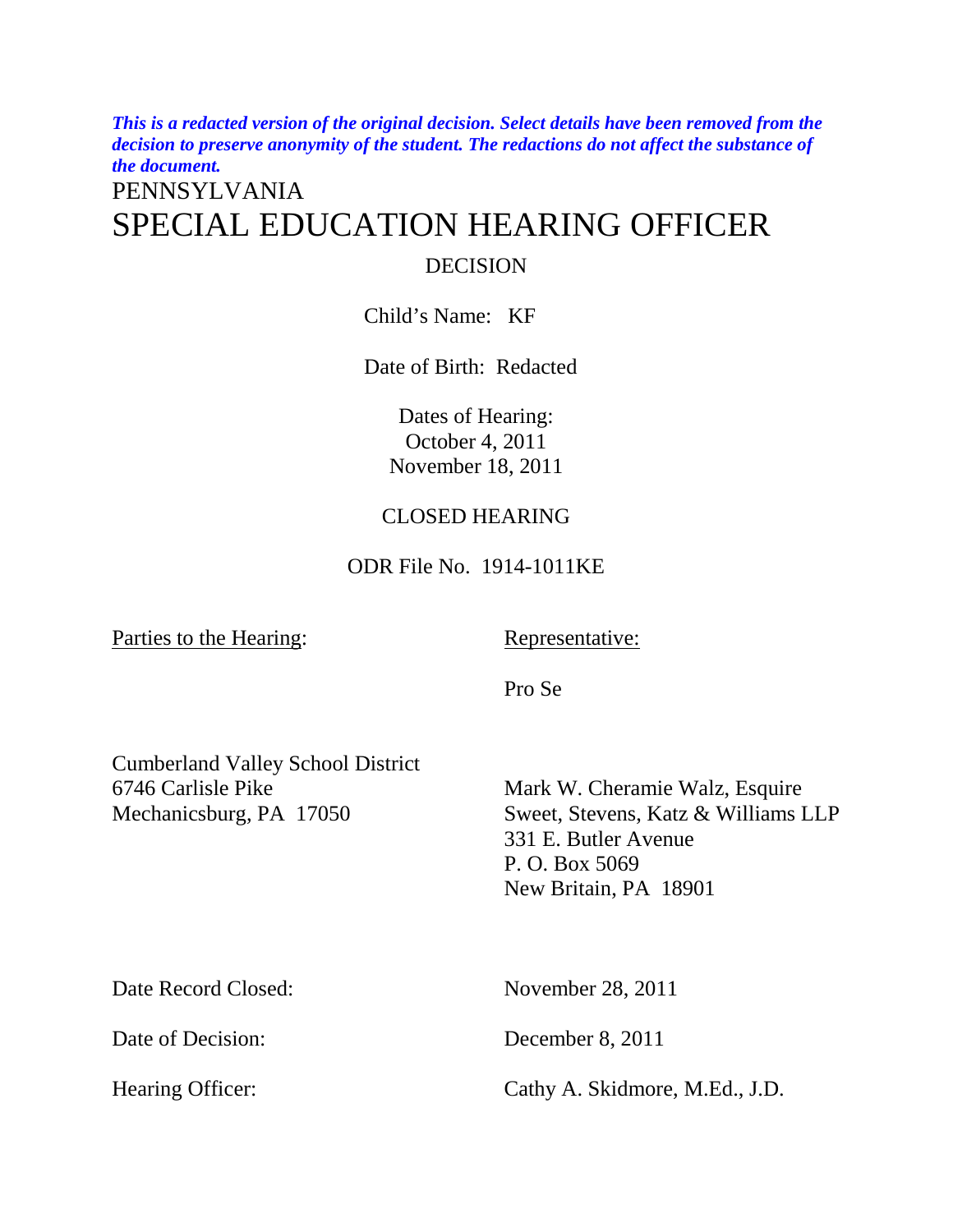# **INTRODUCTION AND PROCEDURAL HISTORY**

Student<sup>1</sup> is a high school-aged student in the Cumberland Valley School District (District) who is eligible for special education pursuant to the Individuals with Disabilities Education Act  $(IDEA)^2$  on the basis of autism. Student's Parents filed a due process complaint in June 2011, asserting that the District failed to provide adequate direct reading instruction (the Lindamood Bell Visualizing and Verbalizing program) during the 2010-11 school year, and they sought compensatory education through provision of this program over the summer of 2011. After that issue was resolved by the parties, the Parents were subsequently permitted to amend the complaint which raised new and different claims.

 The case proceeded to a due process hearing convening over two sessions, at which the parties presented evidence in support of their respective positions. The Parents sought to establish that the District failed to provide an appropriate education during the 2010-11 school year and that its proposed program for the 2011-12 school year was not appropriate for Student. The District maintained that its special education program, as offered and implemented, was appropriate for Student.

 For the reasons set forth below, I find in favor of the District, with the understanding that by agreement of the parties the District is currently undertaking a reevaluation of Student and that future programming will be based upon and responsive to the needs identified in that reevaluation, as well as previous evaluations and assessments, as determined by the IEP team.

# **ISSUES**<sup>3</sup>

- 1. Whether the Individualized Education Program (IEP) proposed by the District for the 2011-12 school year was appropriate for Student with respect to assistive technology and Visualizing and Verbalizing instruction; and
- 2. Whether the educational program provided to Student during the 2010-11 school year was appropriate with respect to [Redacted], assistive technology, transition to the high school, counseling, support and accommodations for mathematics, and goals in the areas of reading comprehension, written expression, self-advocacy, socialization, and mathematics instruction.

<u>.</u>

<sup>&</sup>lt;sup>1</sup> In the interest of confidentiality and privacy, Student's name and gender, and other potentially identifying information, are not used in the body of this decision.

<sup>2</sup> 20 U.S.C. §§ 1400 *et seq.*

 $3$  The issues were set forth in Hearing Officer Exhibit (HO) 4 at p. 1, and restated at the hearing (Notes of Testimony (N.T.) at 27-33, 40-45, 231-33). Other references in this decision are to Parent Exhibits (P) and School District Exhibits (S).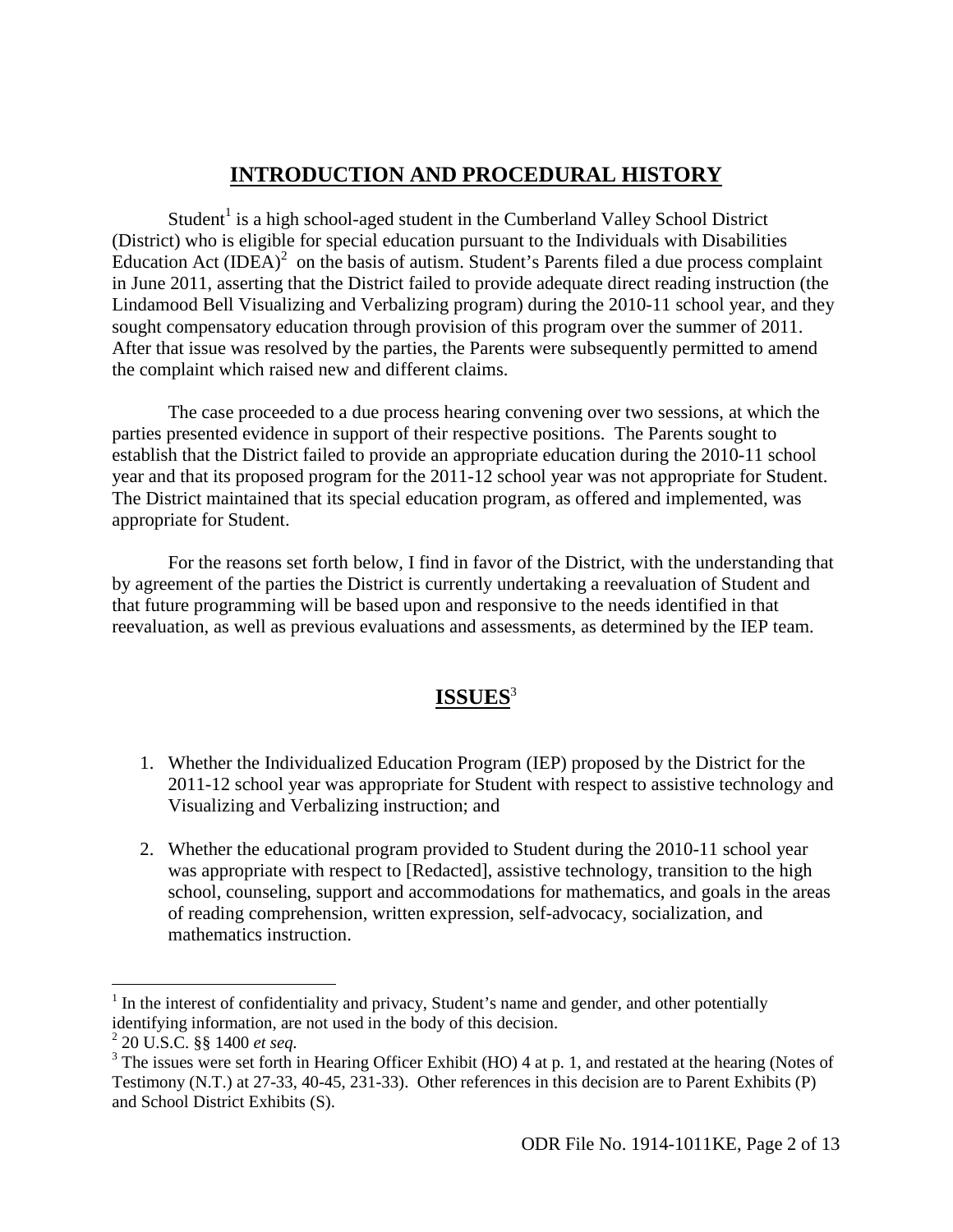# **FINDINGS OF FACT**

- 1. Student is a high school-aged student who resides in the District and is eligible for special education within the disability category of autism. (N.T. 51, 166; P 1)
- 2. Student's disability primarily manifests itself in Student's difficulty with social communication and social interaction. (N.T. 51, 53-54, 63-64, 223-24; P 1)
- 3. Student also experiences anxiety associated with social-emotional difficulties and academic performance, for which Student has been participating in private individual counseling and family therapy. (N.T. 61-62, 71, 73-77, 219-21, 250-51; P 13)
- 4. Student and the family resided in another state until moving to the District in 2009. This move was a difficult change for Student. (N.T. 201, 244-45; P 1)
- 5. [Redacted]
- 6. The District conducted an initial evaluation of Student in early 2010 and issued an Evaluation Report (ER) in March 2010. Student was administered the Wechsler Intelligence Scale for Children – Fourth Edition (WISC-IV) and demonstrated general cognitive ability in the high average range (full scale IQ of 115). On the Wechsler Individual Achievement Test – Second Edition (WIAT-II), Student achieved scores in the average range in reading comprehension, in the high average range in mathematics reasoning, and in the superior range in written expression. Reading comprehension was determined to be a relative weakness despite Student's average scores in that area. (S 1)
- 7. The ER also reported the results of the Autism Diagnostic Observation Schedule (ADOS) which revealed scores above the autism cutoff in all domains. Results of the Behavior Rating Inventory of Executive Function (BRIEF) reflected elevated scores by one or more teachers in many categories, as well as on both the Behavioral Regulation and Metacognition Indexes and the Global Executive Composite. The BRIEF inventories of the Parents and Student revealed no concerns. (S 1)
- 8. A Speech/Language Assessment conducted as part of the ER revealed relative weaknesses in interpreting others' perspectives as well as with pragmatic language. (S 1)
- 9. The ER noted needs in pragmatic language and repetition of directions and instructions, and suggested counseling and multisensory presentation of instructional materials, as well as direct instruction of social skills (how to use verbal and nonverbal language in social interactions). Student was determined to be eligible for special education by reason of autism. (S 1)
- 10. Student was evaluated in the spring of 2010 by a private neuropsychologist who issued an Independent Evaluation Report (IEE). This evaluator conducted a review of records and provided an extensive summary of those. Additionally, the IEE reported on two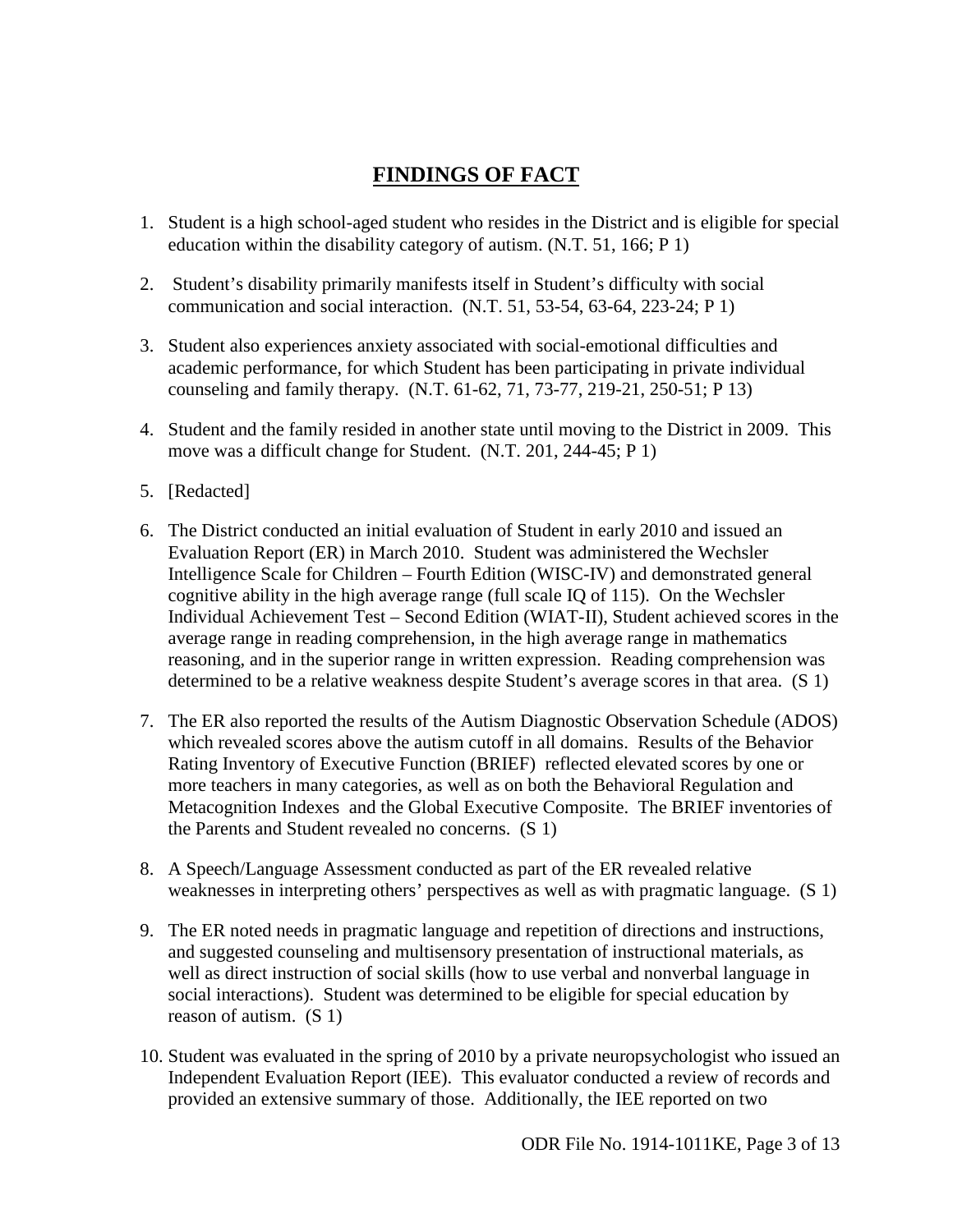classroom observations and the results of various assessments performed including the WISC-IV, WIAT – Third Edition (WIAT-III), and Behavior Assessment Scale for Children – Second Edition (BASC-2). (P 1)

- 11. A speech/language evaluation conducted as part of the IEE reported a few articulation errors in addition to weaknesses in expressive language, pragmatic language skills, and auditory processing. The speech/language pathologist recommended continued speech/language therapy. (P 1)
- 12. The IEE reflected Student's notable strengths in visual perceptual problem solving skills, abstract reasoning and conceptual problem solving skills, visual learning ability, and memory capacity. Important weaknesses were identified in communication, auditory processing, and social interactions, and Student's concrete thinking style was also noted. (P 1)
- 13. Recommendations in the IEE for Student's educational program included preferential seating; test-taking accommodations in a less distracting environment; instruction using visual approaches and possibly in addition to kinesthetic and tactile strategies, as well as geared toward Student's strengths in abstract reasoning, conceptual problem solving, and visuospatial reasoning; development of creativity and imagination; a mentor or "go to" person at school; provision of teacher and peer notes and tutoring of note-taking strategies and/or taped lectures for later review; and speech/language therapy. (P 1)
- 14. Student's final grades for the 2009-10 school year included one C, four Bs, and nine As. (S 10 p. 1)
- 15. A team meeting convened in August 2010 to discuss Student's schedule and courses for the 2010-11 school year. Student's schedule did not have room for guidance class which nearly all ninth grade students take. This class provides an introduction to the high school environment and involves planning for their graduation as well as sensitive social topics such as drugs and alcohol and bullying. The team concluded that Student would still participate in post-secondary exploration activities which is the focus of the guidance class during the second semester. The team also decided to compile a re-evaluation report (RR). (N.T. 265-69, 436-39; S 3 p. 1; S 4)
- 16. Student was diagnosed with major depression in September 2010 by a private psychiatrist. (N.T. 77; P 13)
- 17. In the fall of 2010, the IEP team discussed a transition plan for Student's entry into high school that school year (2010-11). The District implemented the previous IEP at the start of the school year. (N.T. 211-14, 353-54; S 12)
- 18. Student began the 2010-11 school year with a college preparatory Geometry class as well as an honors Algebra class at the Parents' request. The honors courses are higher level courses than college preparatory courses and emphasize application of concepts and knowledge. (N.T. 128-30; S 11 at 3)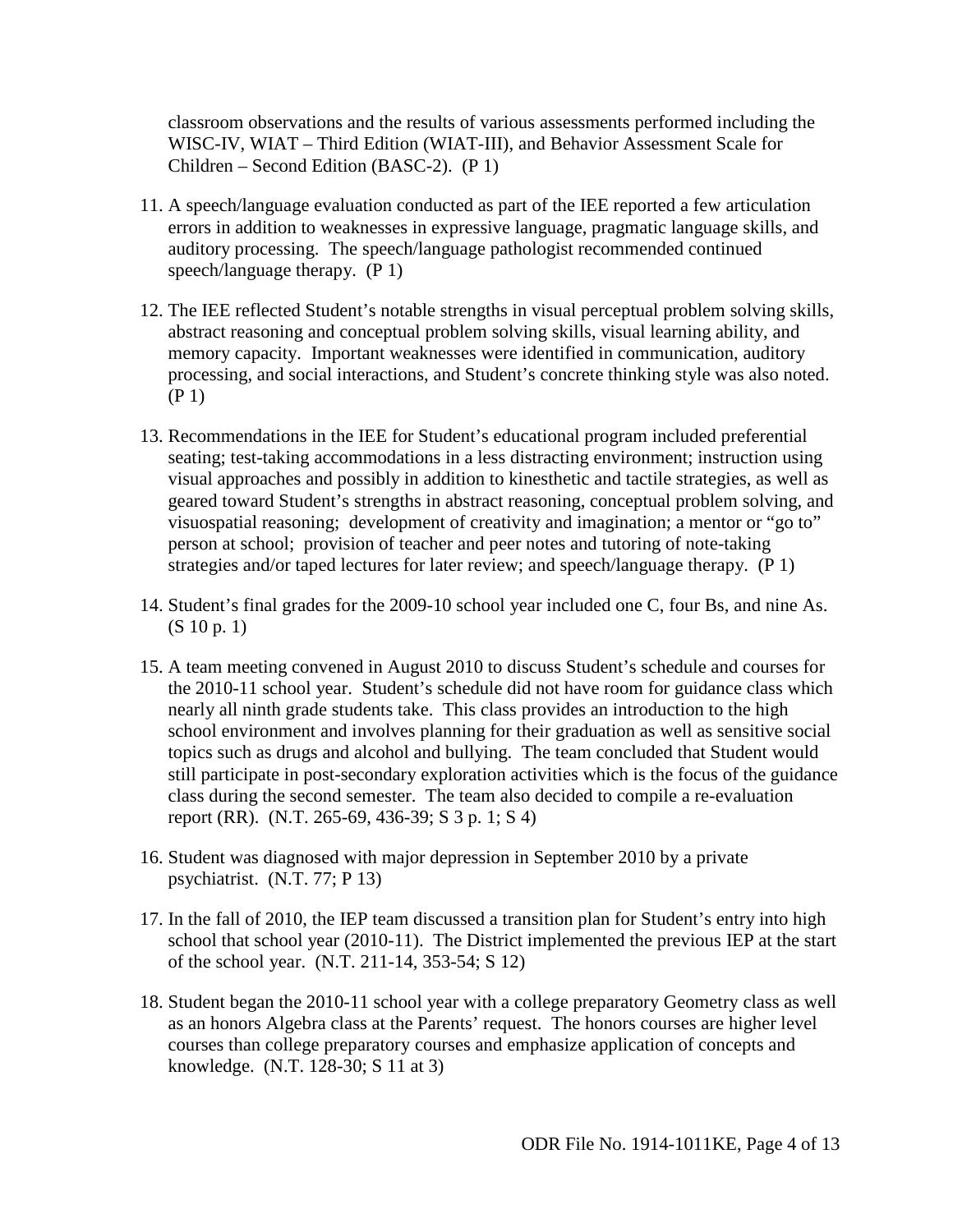- 19. Student moved to an honors Geometry class during October 2010 at the Parents' request, and Student no longer had Algebra. Student struggled with applications, which was the focus of the honors level class. Student did demonstrate good acquisition of concrete geometry concepts and successfully completed problems in class done as a group. (N.T. 89, 91, 93, 95-96, 98-100, 103-06, 109-10, 113-15, 122, 128-30, 164, 169, 172-74, 408- 09; S 11 at 6)
- 20. Student's Geometry teacher used models or other visual representations when presenting material whenever possible. (N.T. 95-96, 136-40, 152)
- 21. On October 22, 2010, the RR was issued. This document summarized assessments conducted in the spring of 2010 including those described in the ER and IEE. Additional detailed information on Student's then-current social language skills was provided. The RR concluded that Student remained eligible for special education with autism as the primary disability category. (S 4)
- 22. A new IEP was developed in November 2010. This IEP contained present levels of academic achievement and functional performance which set forth some of Student's current grades: 85% in Earth and Space Science; 94% in [elective redacted]; 87% in Western Civilization; and 72% in Honors Geometry. Also included in this IEP were a post-secondary transition goal and planning, and annual goals addressing social language skills and reading comprehension. (N.T. 354-55; P 7; S 5)
- 23. Program modifications and items of specially designed instruction in the November 2010 IEP included strategies for auditory skills and processing; cues for remaining on task and participating; monitoring of comprehension and understanding of directions and assignments; monitoring of completed study guides; cues/prompts for small group activities and assignment of small groups when needed; use of visual aids; opportunities for review and preview of concepts; wait time for processing; improvement of social language skills; direct instruction in reading; extended time for tests; and academic support. Speech/language therapy was listed as a related service, and autistic support consultation was an additional support for personnel. (S 5)
- 24. Small group assignments for all of Student's classes during the 2010-11 school year were based on Student's preferences. Student's speech/language therapist met with Student in the fall of 2010 to help Student select peers to work with, and she conveyed that information to Student's teachers. (N.T. 115-16, 140-41, 176, 187-88, 325-29, 331)
- 25. Student received academic support with the learning support teacher three times per cycle at the beginning of the 2010-11 school year. The number of periods gradually increased over the course of the school year (for example, by adding study hall periods) until Student was provided with nine periods of academic support per cycle. (N.T. 355-57, 362-63, 366, 376)
- 26. For academic support, Student worked with the learning support teacher on daily assignments as well as various long-term projects, chunking them and setting goals for completion. The learning support teacher discussed other areas of concern such as test-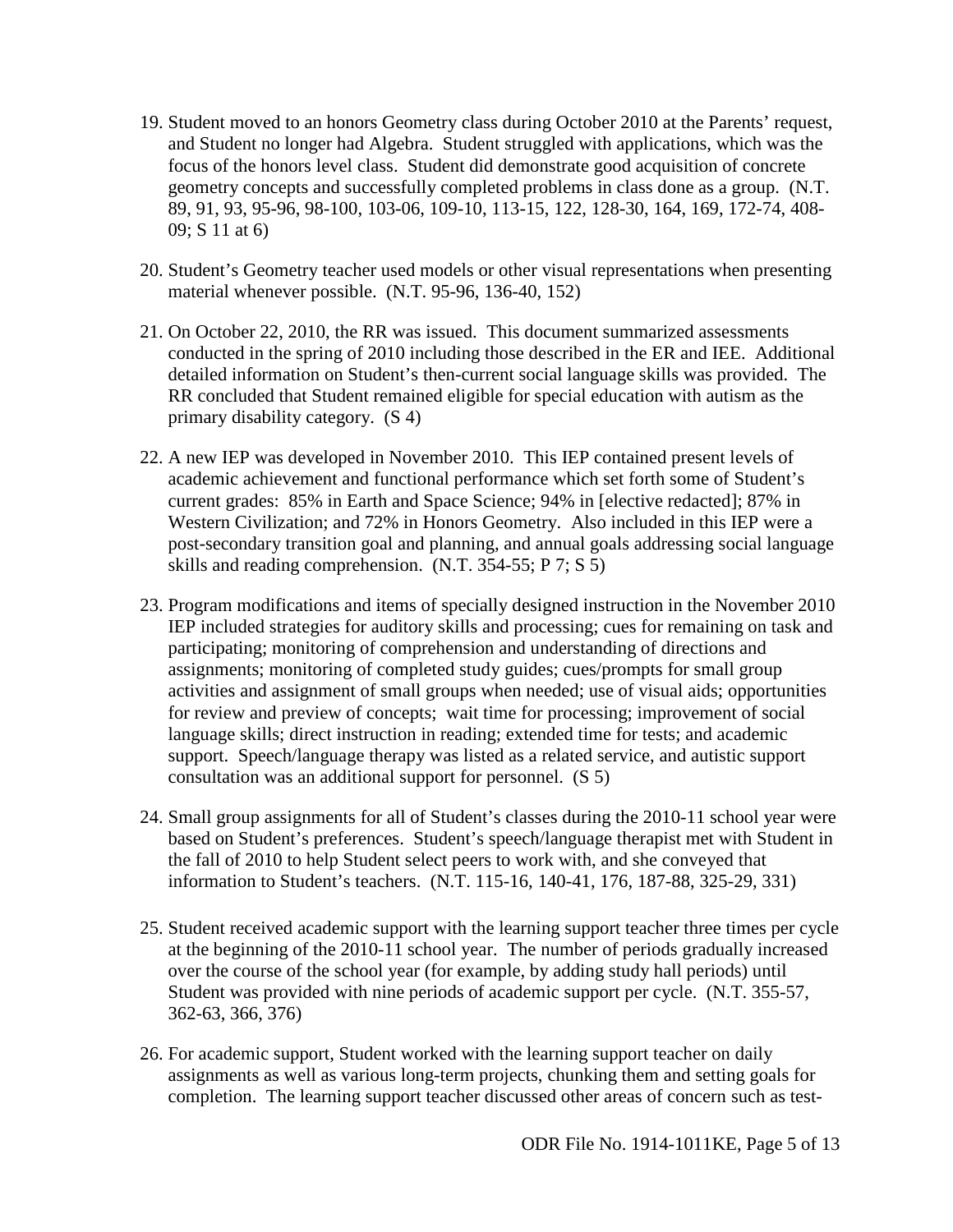taking strategies and organizing materials and notes with Student, and reviewed class materials to check for Student's understanding. (N.T. 357-58, 377-79)

- 27. Student's Geometry teacher was available for Student outside of class before school, after school, and during second or ninth period. She worked with Student individually and provided Student with numerous opportunities to practice application problems throughout the school year. (N.T. 95-96, 100, 111, 113-14, 123, 136, 143, 146-47, 154- 56, 171-72, 178-80, 182-83, 185)
- 28. On a number of occasions, Student's honors Geometry teacher recommended that Student be placed in a different level class which did not emphasize applications. However, Student's Parents did not agree and overrode the recommendation for a different level Geometry class. Student passed the Geometry class with a high D grade. (N.T. 91, 98-99, 105, 132, 134-35, 148-49; S 10 p. 2, S 11 p. 6)
- 29. Student was provided with individual, direct instruction by a speech/language pathologist for fifteen minute sessions one time per month during the 2010-11 school year, which concentrated on perspective-taking, pragmatic language, and peer communication skills. The speech/language pathologist also observed Student twice each month in various classrooms and provided consultation to Student's teachers on Student's communication with peers and pragmatic language skills. (N.T. 318-23, 326-27, 331-32, 346-47; S 2) 1:1 goal was S6 p. 30)
- 30. The autistic support specialist also observed Student once each month in various classes and made specific recommendations. (S 3)
- 31. Student's learning support teacher during the 2010-11 school year referred Student to the guidance counselor on several occasions when Student became frustrated with academics or experienced difficulty with social interactions. The guidance counselor worked with Student on coping strategies as needed. (N.T. 365-66, 440-46, 455-56, 461-62)
- 32. In February 2011, Student's IEP team convened and revised Student's IEP. The changes related to specifying that Student's direct instruction in reading would use visualizing and verbalizing strategies, and the frequency was reduced from daily to three times per 6-day cycle. (N.T. 523-24; S 6 p. 35 (compared with S 5 p. 29); P 15)
- 33. A meeting convened in March 2011 to discuss assistive technology. The team agreed to conduct a trial of the web program Webspiration, but that was not accomplished by the end of the school year. Webspiration is the same program as Inspiration but is webbased. (N.T. 68, 209-11)
- 34. Student's IEP team convened again in early June 2011 to develop a new IEP. At the time, Student had an 89% in a foreign language; a 79% in Geometry; an 85% in English; and a 78% in Earth and Space Science. Progress on social language skills goals was reported, reflecting continued concerns with that area of need. (P 8; S 13)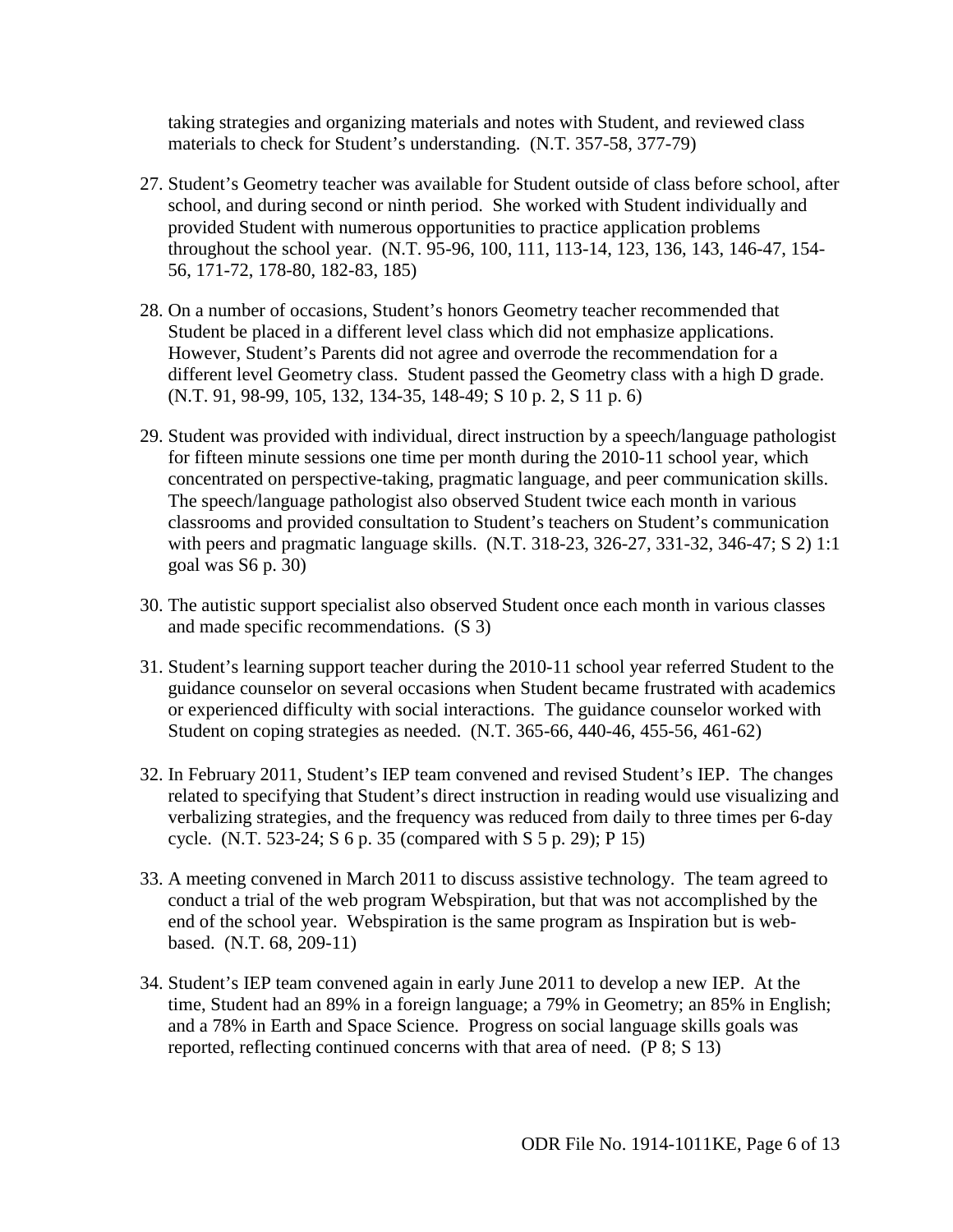- 35. The June 2011 IEP contained annual goals for social language skills, reading comprehension, and self-advocacy skills. Program modifications and items of specially designed instruction included strategies for auditory skills and processing; cues for remaining on task and participating; monitoring of comprehension and understanding of directions and assignments; monitoring of completed study guides; cues/prompts for small group activities and assignment of small groups when needed; use of visual aids; opportunities for review and preview of concepts; wait time for processing; improvement of social language skills; direct instruction in reading using visualizing and verbalizing strategies; extended time for tests; and academic support. Speech/language therapy was listed as a related service, and autistic support consultation was an additional support for personnel. One change was made to Student's reading program from February 2011, further reducing the time for visualizing and verbalizing strategies to fifteen minutes three times each 6-day cycle. (N.T.  $523-24$ ; S 13 p. 31 (compared with S 6 p. 35)
- 36. The Parents did not approve the June 2011 IEP. (HO 3)
- 37. Over the course of the 2010-11 school year, a total of fourteen IEP meetings for Student convened, including one with a facilitator. (N.T. 353; S 3 p. 19)
- 38. Student's final grades for the 2010-11 school year included a D in Honors Geometry; a C in Earth and Space Science; and Bs in all other courses. (S 10 p. 2)
- 39. The Parents and District reached an agreement that Student would be provided with 40 hours of individual Lindamood-Bell Visualizing and Verbalizing instruction in the summer of 2011, which resolved the issue presented in the initial due process complaint. (N.T. 264, 472-73, 539-40; HO 2, 3)
- 40. The District also provided assistive technology training for Student during the summer of 2011, including training on the Webspiration program and using an iTouch for planning and organization. (N.T. 262-64; 476-83; S 9)
- 41. At the time of the due process hearing, the District had arranged for, and was awaiting licenses to use, the Webspiration program. (N.T. 480-83)
- 42. The center where the Lindamood-Bell Visualizing and Verbalizing instruction was provided conducted testing of Student and recommended intervention to develop Student's language and literacy skills. A report of progress in July 2011 after the 40 hours of instruction reflected that Student was mostly independent in giving images and summaries, was using those strategies for higher order thinking questions, and responded to prompting to create images for specific parts of a story. (P 4)
- 43. Student's Parents arranged for Student to have private tutoring in mathematics after school during the 2010-11 school year. Student also had private tutoring over the summer of 2011 focusing on Algebra because Student wanted to be able to avoid having to take Algebra at school. However, Student did not successfully meet the criteria to skip Algebra 2 [redacted]. (N.T. 106, 178, 193-94, 236-42, 258-59)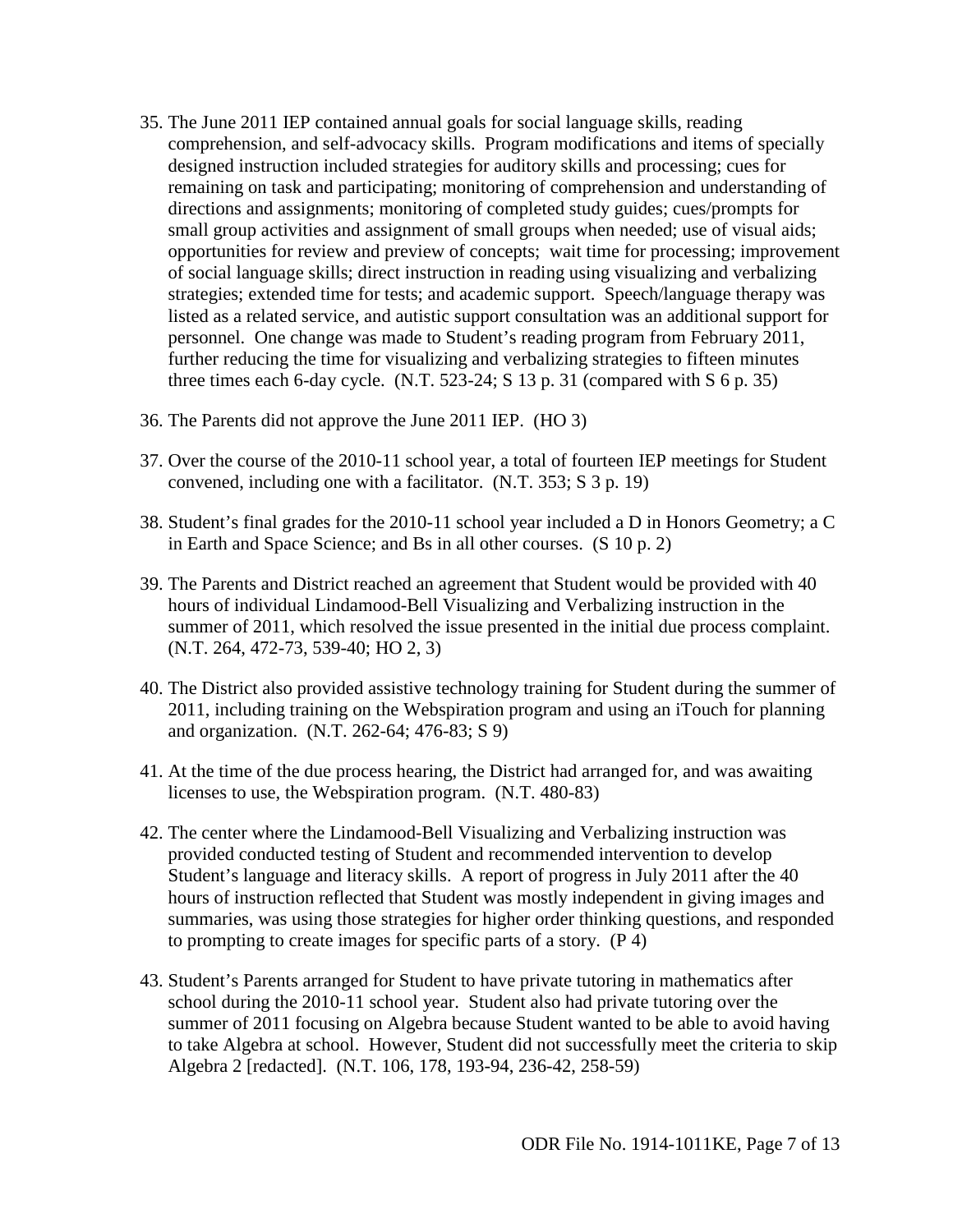- 44. Student's Parents also arrange for Student to have private tutoring to work on writing skills and study skills beginning in August 2011. (N.T. 228-30, 234-36, 534; P 12)
- 45. Student's current learning support teacher refers Student to the guidance counselor when Student experiences frustration. (N.T. 445-46)
- 46. The District is currently in the process of conducting a comprehensive reevaluation of Student. (N.T. 464-65, 484-85, 537)
- 47. The following exhibits were admitted into evidence:

P 1, 4, 5, 7, 8, 12, 13, 14, 15

S 1, 2, 3, 4, 5, 6, 9, 10, 11, 12, 13, 14, 15

HO 1, 2, 3, 4, 5, 6, 7, 8

Ruling on P 9 and P 16 was reserved. P 9 appears to be a partial transcript of an IEP meeting held on March 3, 2011. This hearing officer concludes that this document setting forth a portion of what one person states was heard during part of a single IEP meeting is of questionable reliance, and is not relevant to or probative of the issues presented since determinations of the appropriateness of a special education program cannot be based upon such limited information. The objection to P 9 is sustained and that document is excluded from my consideration. P 16 is a two-page supplemental report by the private psychologist who conducted the IEE. The District objected to this document because it was not disclosed until the second hearing session. This document was not available prior to the first hearing session; additionally, it is not prejudicial since it essentially summarizes this witness' testimony and is consistent with his recommendations in the IEE on Student's needs. Accordingly, the objection to P 9 is overruled and that exhibit is admitted.

### **DISCUSSION AND CONCLUSIONS OF LAW**

#### General Legal Principles

<u>.</u>

 Broadly stated, the burden of proof consists of two elements: the burden of production and the burden of persuasion. At the outset, it is important to recognize that the burden of persuasion lies with the party seeking relief. *Schaffer v. Weast*, 546 U.S. 49, 62 (2005);<sup>4</sup> L.E. v. *Ramsey Board of Education*, 435 F.3d 384, 392 (3d Cir. 2006). Accordingly, the burden of persuasion in this case rests with the Parents who requested this hearing. Courts in this jurisdiction have generally required that the filing party meet their burden of persuasion by a

<sup>&</sup>lt;sup>4</sup> The burden of production, "*i.e.*, which party bears the obligation to come forward with the evidence at different points in the proceeding," *Schaffer*, 546 U.S. at 56, relates to the order of presentation of the evidence.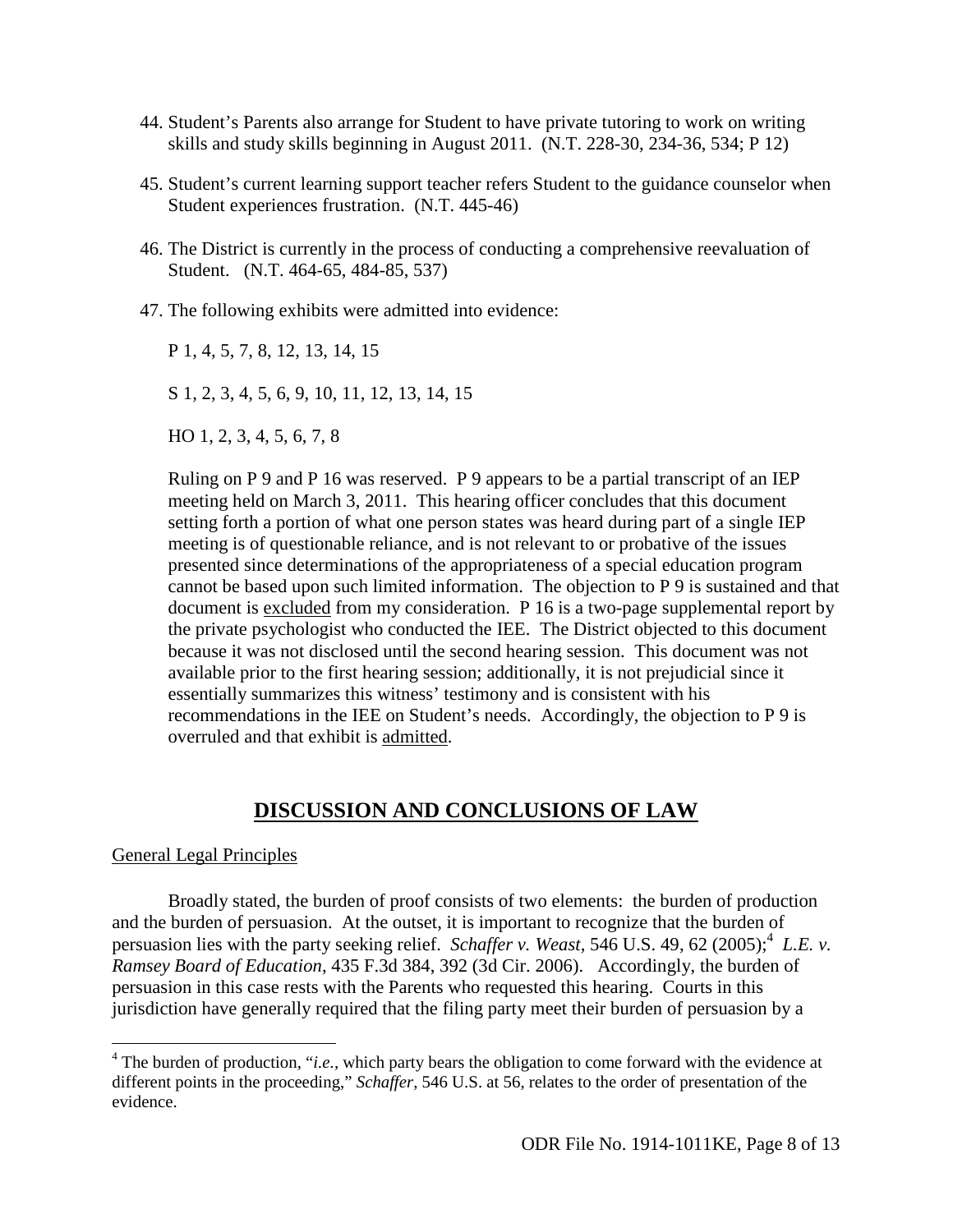preponderance of the evidence. *See Jaffess v. Council Rock School District,* 2006 WL 3097939 (E.D. Pa. October 26, 2006). Nevertheless, application of these principles determines which party prevails only in cases where the evidence is evenly balanced or in "equipoise." The outcome is much more frequently determined by which party has presented preponderant evidence in support of its position.

 Hearing officers are also charged with the responsibility of making credibility determinations of the witnesses who testify. *See generally David G. v. Council Rock School District*, 2009 WL 3064732 (E.D. Pa. 2009). This hearing officer found each of the witnesses to be generally credible and the testimony as a whole was essentially consistent. Credibility of particular witnesses is discussed further as necessary.

#### IDEA Principles

 The IDEA requires the states to provide a "free appropriate public education" (FAPE) to all students who qualify for special education services. 20 U.S.C. §1412. In *Board of Education of Hendrick Hudson Central School District v. Rowley*, 458 U.S. 176 (1982), the U.S. Supreme Court held that this requirement is met by providing personalized instruction and support services to permit the child to benefit educationally from the instruction, providing the procedures set forth in the Act are followed. The Third Circuit has interpreted the phrase "free appropriate public education" to require "significant learning" and "meaningful benefit" under the IDEA. *Ridgewood Board of Education v. N.E.*, 172 F.3d 238, 247 (3d Cir. 1999).

Local education agencies, including school districts, meet the obligation of providing FAPE to eligible students through development and implementation of an Individualized Education Program (IEP), which is "'reasonably calculated' to enable the child to receive 'meaningful educational benefits' in light of the student's 'intellectual potential.' " *Mary Courtney T. v. School District of Philadelphia*, 575 F.3d 235, 240 (3d Cir. 2009) (citations omitted). Under the IDEA and its implementing regulations, an IEP for a child with a disability must include present levels of educational performance, measurable annual goals, a statement of how the child's progress toward those goals will be measured, and the specially designed instruction and supplementary aids and services which will be provided, as well as an explanation of the extent, if any, to which the child will not participate with non-disabled children in the regular classroom. 20 U.S.C. § 1414(d); 34 C.F.R. §300.320(a). Most critically, the IEP must be responsive to the child's identified educational needs. 20 U.S.C. § 1414(d); 34 C.F.R. §300.324. Nevertheless, it has long been recognized that "the measure and adequacy of an IEP can only be determined as of the time it is offered to the student, and not at some later date." *Fuhrmann v. East Hanover Board of Education*, 993 F.2d 1031, 1040 (3d Cir. 1993).

#### 2010-11 School Year Program

 The Parents' concerns with the 2010-11 school year are that the District failed to (1) [redacted] (2) provide appropriate assistive technology; (3) develop a plan for Student's transition to high school; (4) provide sufficient counseling; (5) provide adequate support and accommodations in mathematics (honors Geometry); and (6) include appropriate goals with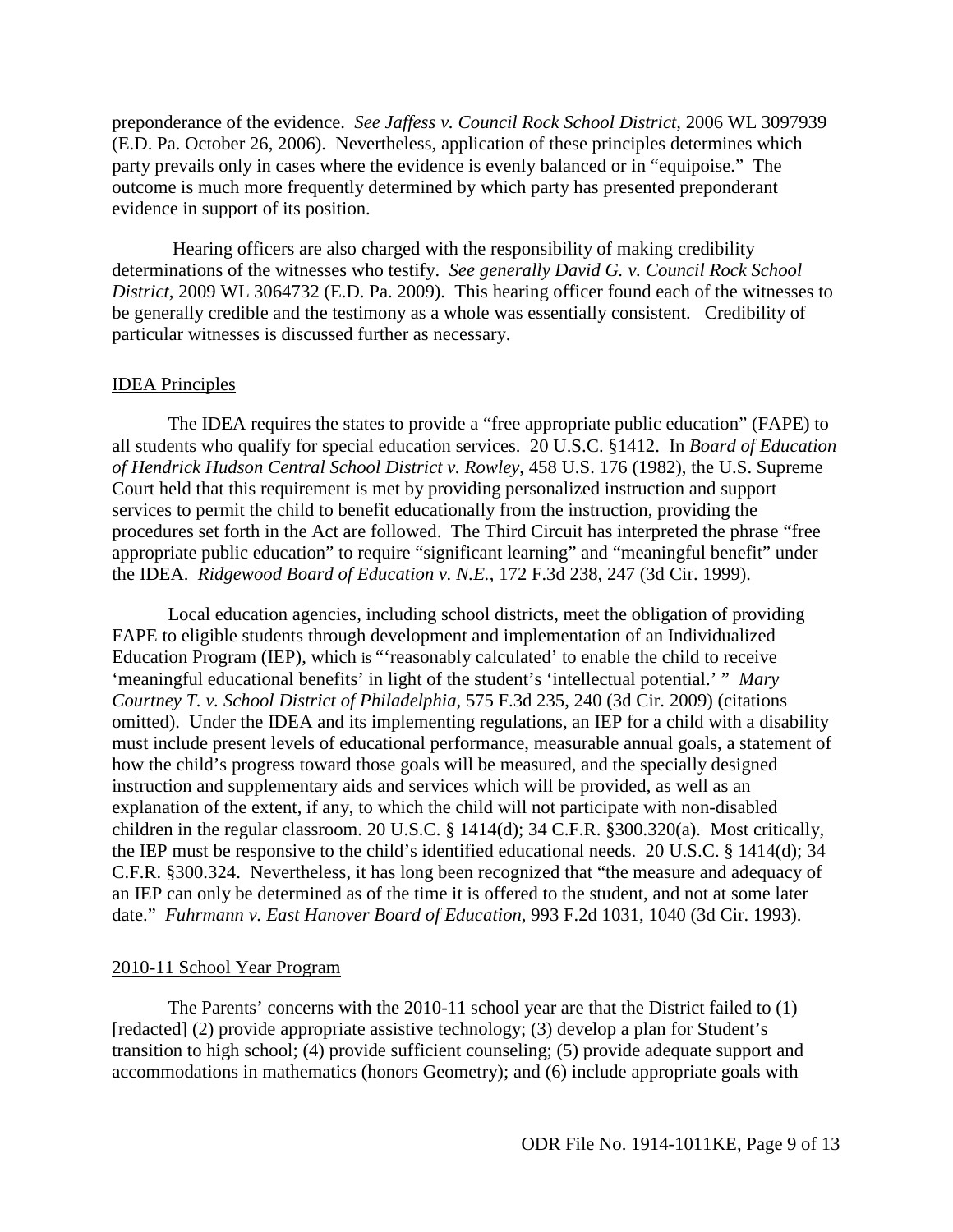respect to reading comprehension, written expression, self-advocacy, socialization, and mathematics (*see* n. 3, *supra*).

#### [Redacted]

 $\overline{a}$ 

 The next claim is that the District failed to provide assistive technology during the 2010- 11 school year. There was testimony that the District had used Inspiration, a computer software program, in all of its schools. (N.T. 480-81) This program was recommended by the evaluator who conducted the IEE (*Id*.; P 1 at 18) There was no evidence that Student was not afforded the opportunity to use the Inspiration program or that Student required other assistive technology during the 2010-11 school year that was not provided. Although there was a team decision to conduct a trial of the similar program Webspiration in the spring of 2011 which had not been accomplished before the school year ended (FF 33, 41), training with the program was provided in the summer of 2011 and the District has taken all necessary steps to begin using Webspiration with Student (FF 40). For all of these reasons, this hearing officer finds no evidentiary support for this claim.

 Next, the Parents challenge the absence of an appropriate plan for Student's transition to the high school. This claim is somewhat unclear. There was a meeting in August 2010 at which the team, including the Parents, decided that that Student's schedule required adjustment to eliminate the ninth grade guidance class which would have assisted in Student's transition to high school. (FF 15) Although there was testimony that the transition plan discussed in the fall of 2010 (FF 17) was not actually developed (N.T. 211-12), Student's identified social and academic needs were addressed through Student's program. (FF 23, 24, 25, 26, 27, 30, 31) In short, there is simply no evidence on what type of transition planning should have been done for Student beyond that provided. Absent such evidence, this hearing officer concludes that the Parents failed to meet their burden of proof.

 The next claim is that the District did not provide adequate counseling for Student. There was some testimony that the guidance counselor not always immediately available for Student during the 2010-11 school year. (N.T. 214-16, 257-58, 266-69, 446-48) The Parents also made the reasonable suggestion that Student have more than one "go-to" person. (N.T. 257) However, Student was referred to the guidance counselor when necessary. (FF 31) Further, there was little testimony on how often Student needed to see the guidance counselor but was not able to meet, and the evidence suggests that any difficulties Student experienced was as much a factor of Student's full schedule as that of the counselor. This hearing officer cannot conclude that the District's program was inappropriate on this basis.<sup>5</sup>

 Next, the Parents challenge the sufficiency of the support and accommodations provided to Student for Geometry. The evidence is preponderant that the Geometry teacher worked with Student regularly on an individual basis and was always available if Student needed more help, and that she incorporated visual representations of concepts into her instruction as often as possible. (FF 19, 20, 27) Moreover, the Geometry teacher repeatedly recommended that Student

<sup>&</sup>lt;sup>5</sup> There was testimony suggesting that Student should be provided with regular counseling at school. (N.T. 61-62, 460-61) The IEP team may wish to consider this option in future programming once the reevaluation is completed.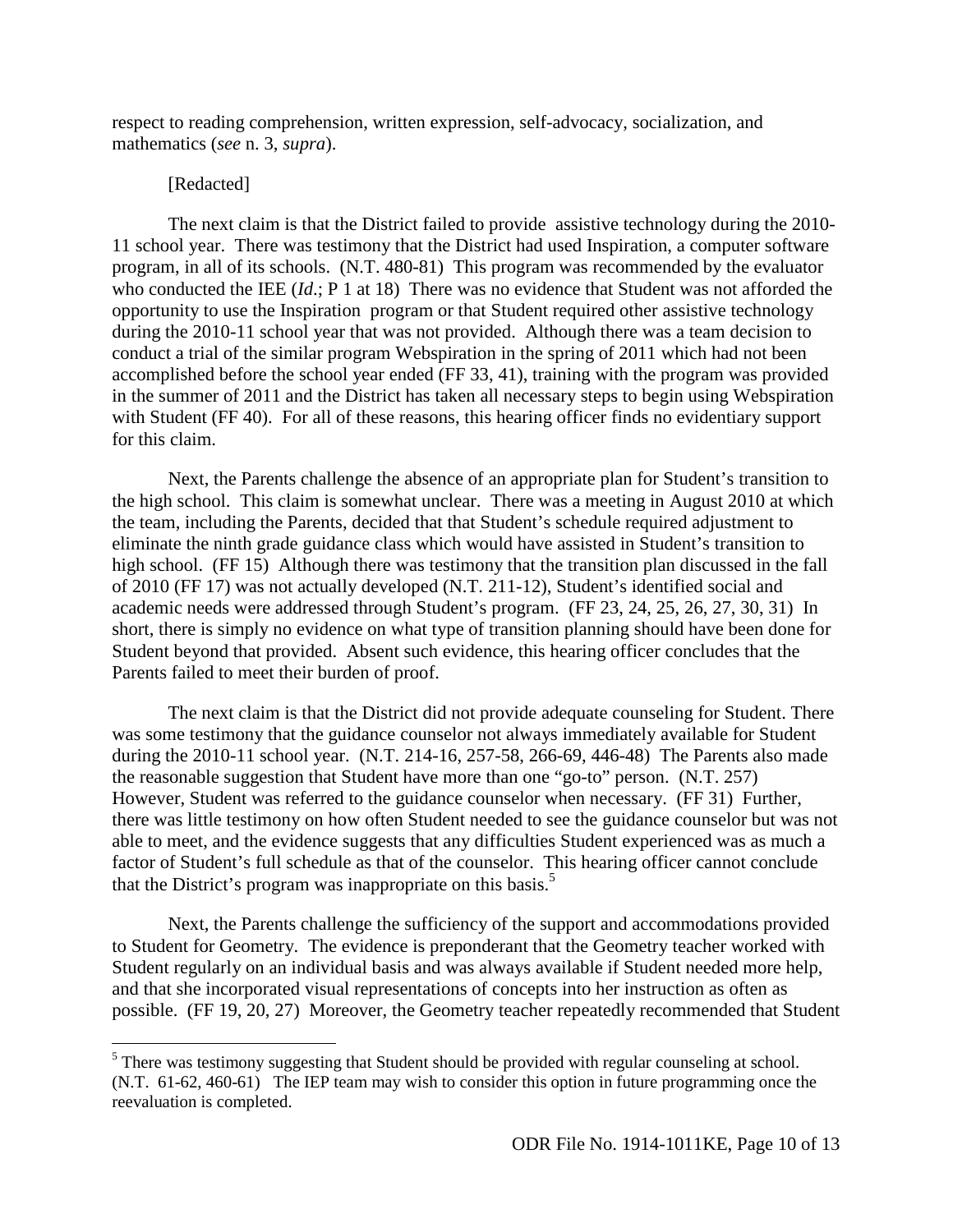transfer to a different level Geometry class where applications were not emphasized quite as heavily, but the Parents disagreed. (FF 28) It appears to this hearing officer that the Parents believe that because Student has a strength in mathematics but was not able to achieve a good grade in honors Geometry, the District failed to program appropriately. This belief, however firmly rooted, is not sufficient to meet the Parents' burden of proving an inadequacy in Student's program with respect to support and accommodations for Geometry.

 The last claim regarding the 2010-11 school year is that the District did not program appropriately by developing goals in reading comprehension, written expression, self-advocacy, socialization, and mathematics. The IEPs implemented during that school year did address reading comprehension, and the February 2011 revision specified that Student would be provided visualizing and verbalizing strategies for reading comprehension. (FF 23, 32) To the extent that this claim remained after the filing of the amended due process complaint, it is not supported in the record. These IEPs also included goals and specially designed instruction addressing Student's socialization and social skills needs, as well as self-advocacy (*id*.), and the evidence does not establish any inadequacy in these specific goals as they related to Student's needs. Lastly, the District presented credible evidence that Student does not require specially designed instruction in the area of written expression (N.T. 531-35), and the record does not support a contrary conclusion. After careful review of the 2010-11 IEPs as well as the IEE, and for all of the foregoing reasons, this hearing officer cannot conclude that the claims relating to the 2010-11 school year merit any relief.

#### 2011-12 School Year Program

 The Parents' concerns with the proposed 2011-12 school year are that the program was not adequate with respect to assistive technology and lacked individual instruction in the Lindamood Bell Visualizing and Verbalizing program provided by a certified instructor. With respect to the assistive technology claim, the District responded to the team decision in March 2011 to investigate the Webspiration program and, by the time of the due process hearing, was merely awaiting licenses to use that program. (FF 33, 41) Webspiration is very similar to the Inspiration plan already used. (FF 33) Training was conducted with Student for both Webspiration and use of the iTouch over the summer of 2011. (FF 40) It is not clear what, if any, additional assistive technology needs the Parents believe exist and have not been addressed. While it is unfortunate there was some delay in the process of obtaining Webspiration, this hearing officer cannot conclude that the District has denied Student FAPE in its proposed program as a result.

 Lastly, and perhaps most significantly from the Parents' perspective, is the proposal for using Visualizing and Verbalizing strategies three times per 6-day cycle in a small group, rather than providing individual daily instruction by a certified instructor. A District witness testified, quite credibly and convincingly, that because Student has had numerous hours of individual instruction in the Visualizing and Verbalizing program, and further needs to learn to generalize those skills, the amount and form of this instruction which the Parents are seeking would not be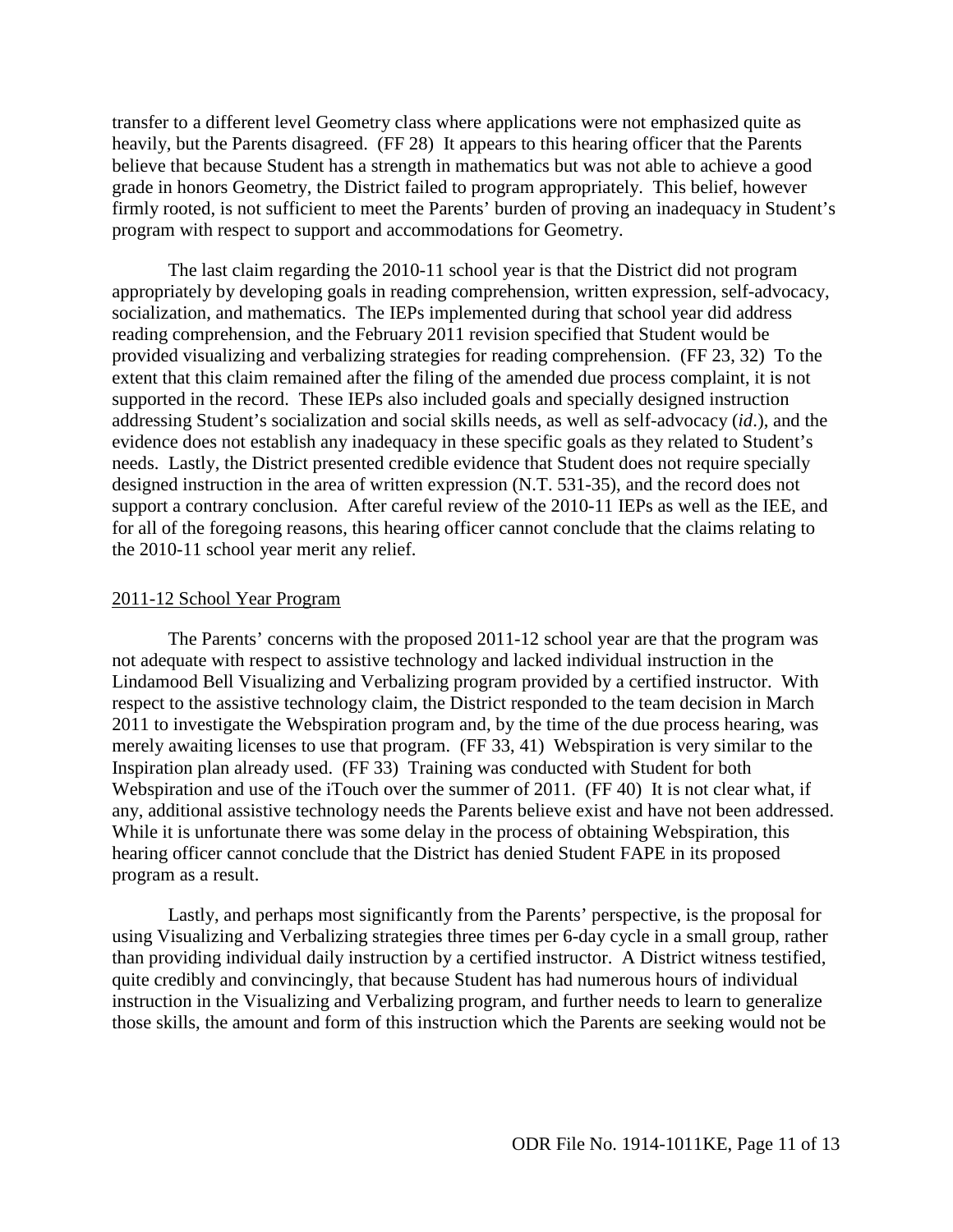appropriate.  $6$  (N.T. 473-75, 485-87, 500-01) Student's current learning support teacher has been trained in this program and will be cuing Student to use these strategies across the curriculum. (*Id*.) She has and will be collaborating with Student's other teachers so that Student can generalize the skills in other classes in addition to the writing process. (N.T. 501-09, 514-16, 533-35) This testimony is not inconsistent with the July 2011 report of the learning center that Student was "mostly independent" in creating images and responded to prompting to do so. (P 4 at 7) While it is quite understandable that the Parents would prefer that Student be provided with continued individualized instruction in this program, the preponderant evidence supports the proposal of the District.

 It is noteworthy that the evaluator who conducted the IEE summarized his recommendations in P 16 and further opined, based upon extremely limited information (P 16 at 2), that the District was not providing the majority of those suggestions. This witness testified quite credibly and demonstrated a very good understanding of Student and Student's needs. The record as a whole, however, supports the conclusion that virtually all of his recommendations were part of Student's educational program proposed for the 2011-12 school year. Accordingly, this hearing officer concludes that the Parents have not met their difficult burden of establishing that the proposed IEP was inappropriate based upon information known to the parties at the time the June 2011 IEP was developed.

 This hearing officer offers the following observations. It was abundantly clear at the hearing sessions that Student's Parents are dedicated advocates for Student and want nothing but the best for Student. Their support and encouragement of Student is both understandable and admirable. Similarly, the District witnesses who testified also demonstrated a commitment to Student and working with Student's Parents. The parties' abilities to collaborate effectively and convene no less than 14 IEP meetings over the course of a single school year, in addition to maintaining daily communication, evidences their cooperative spirit and determination to address concerns as they arose. $<sup>7</sup>$ </sup>

One other concern of the Parents merits mention. There was testimony that suggested that some changes were made to Student's IEP after a meeting occurred that were not made at the meeting. (*See, e.g.,* N.T. 382-85, 393-94, 402) A comparison of the documents submitted reveals that these word changes were extremely minor, and were easily explained since both the Parents and District were at that time represented by counsel who continued to work to finalize the document prior to its implementation. (N.T. 428-30) There is nothing to suggest any improper action by the District as a result of these few differences between documents. Further, it is the sincere hope of this hearing officer that the parties are able to put this proceeding behind

l

<sup>&</sup>lt;sup>6</sup> The center in the other state where Student was initially provided with Lindamood-Bell instruction in 2007 recommended 100-120 hours of instruction in its Visualizing and Verbalizing for Language Comprehension and Thinking program. (P 5) Student had at least 82 hours of that instruction in 2007 in the other state. (*Id*.) The recommendation by the center in Pennsylvania which provided the 40 hours of instruction in the summer of 2011 made a similar recommendation of 100-160 hours of the same program. (P 4)<br><sup>7</sup> This observation is not meant to encourage the team to continue to convene multiple ongoing IEP

meetings for Student.